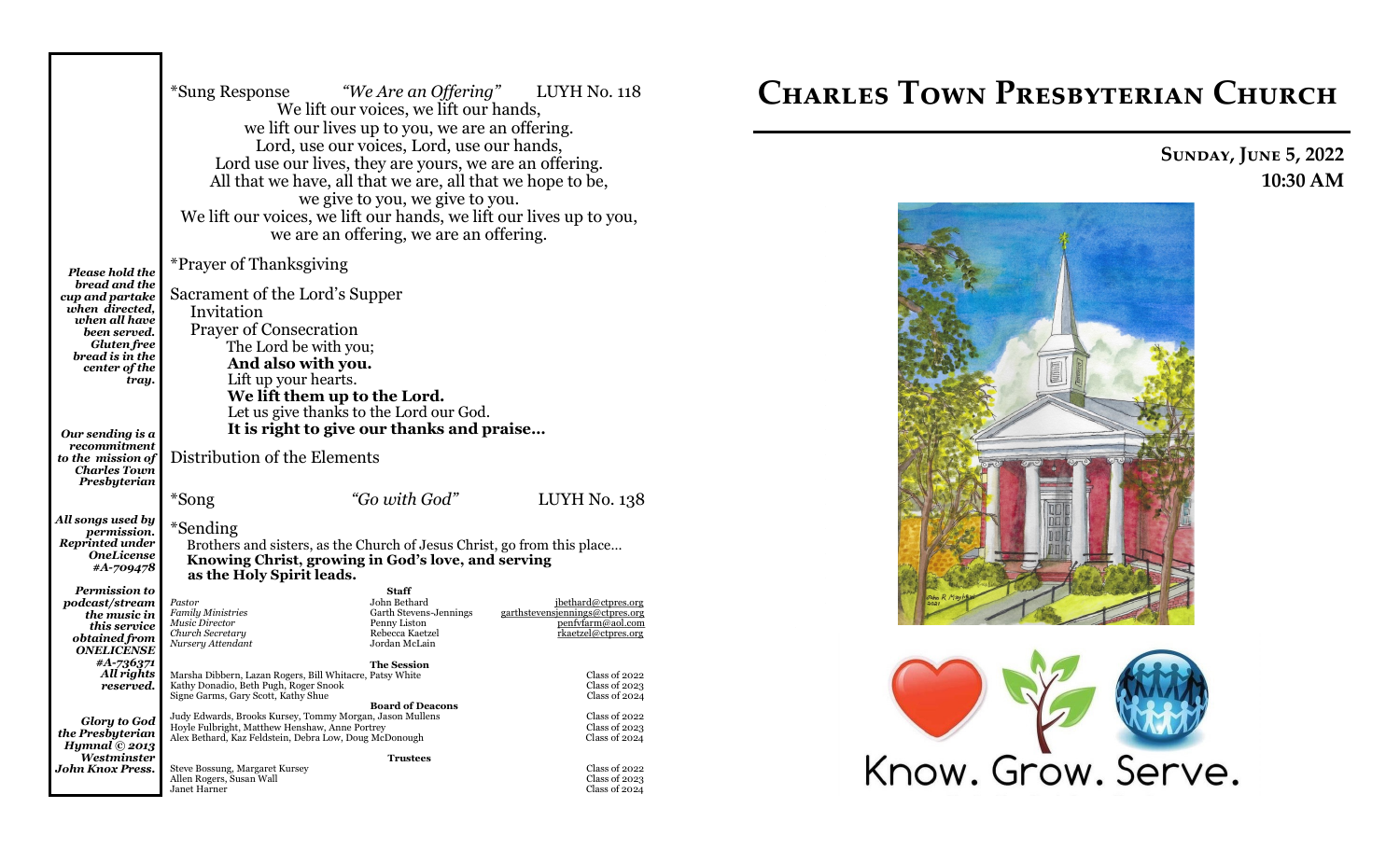|                                                                                                                                                                                                                                              | Please be sure to silence your cell phones                                                                                                                                                                                                                                                                                                                                                                                                                                                                                                                                                                                                                          |                                                                                                                                                                                                                                                                                                                                                                                                                                                                        |               |
|----------------------------------------------------------------------------------------------------------------------------------------------------------------------------------------------------------------------------------------------|---------------------------------------------------------------------------------------------------------------------------------------------------------------------------------------------------------------------------------------------------------------------------------------------------------------------------------------------------------------------------------------------------------------------------------------------------------------------------------------------------------------------------------------------------------------------------------------------------------------------------------------------------------------------|------------------------------------------------------------------------------------------------------------------------------------------------------------------------------------------------------------------------------------------------------------------------------------------------------------------------------------------------------------------------------------------------------------------------------------------------------------------------|---------------|
|                                                                                                                                                                                                                                              | Prelude                                                                                                                                                                                                                                                                                                                                                                                                                                                                                                                                                                                                                                                             | "Breathe"<br>(C) 1995 and this Arr. C 2007 Mercy/Vineyard Publishing (ASCAP)<br>Geneva Ringers and Glory Singers                                                                                                                                                                                                                                                                                                                                                       | Marie Barnett |
| Songs listed with<br>"No. " are found in<br>the purple<br>hym-<br>nal. Songs listed<br>with "LUYH" are                                                                                                                                       | Call to Worship<br>your plans!                                                                                                                                                                                                                                                                                                                                                                                                                                                                                                                                                                                                                                      | May the Lord answer you in the day of trouble!<br>May the name of the God of Jacob protect you!<br>May he send you help from the sanctuary and give<br>you support from Zion!<br>May he remember all your offerings and regard with<br>favor your burnt sacrifices!<br>May he grant you your heart's desire and fulfill all<br>May we shout for joy over your salvation, and in the<br>name of our God set up our banners!<br>May the Lord fulfill all your petitions! | Psalm 20:1-5  |
| found in the light<br>blue songbook                                                                                                                                                                                                          | *Song                                                                                                                                                                                                                                                                                                                                                                                                                                                                                                                                                                                                                                                               | "Holy Is the Lord on High"                                                                                                                                                                                                                                                                                                                                                                                                                                             | LUYH No. 31   |
|                                                                                                                                                                                                                                              | *Song                                                                                                                                                                                                                                                                                                                                                                                                                                                                                                                                                                                                                                                               | "Be Still and Know"                                                                                                                                                                                                                                                                                                                                                                                                                                                    | LUYH No. 82   |
| When this<br>sym-<br>bol $(*)$<br>precedes<br>an element of the<br>service, please rise<br>in body or spirit.<br>Confessing our sins<br>brings us to a  place<br>of humility, allow-<br>ing us to hear God<br>more clearly as we<br>worship. | Prayer of Confession (in unison)<br>God of fire and wind, holy and powerful, mighty and mysteri-<br>ous, we are drawn by your Spirit to this place. As we gather<br>and behold your glory, we become aware of our sin. We have<br>ignored your word. We have rejected your gifts. We have<br>failed in your work. Ignoring the truth of Pentecost, we ex-<br>clude those different from us. We divide our loyalties, and we<br>divide our hearts. Let your Spirit burn away our sins and fill<br>us with faith and courage, so that we might live into the<br>promise of this day and receive the fullness of all that you<br>have prepared for us in Jesus Christ. |                                                                                                                                                                                                                                                                                                                                                                                                                                                                        |               |
|                                                                                                                                                                                                                                              | <b>Silent Confession</b><br><b>Assurance of Pardon</b><br>Friends, believe the good news of the gospel,<br>In Jesus Christ we are forgiven.                                                                                                                                                                                                                                                                                                                                                                                                                                                                                                                         |                                                                                                                                                                                                                                                                                                                                                                                                                                                                        |               |

| *Sung Response to Confession                                                                                                                                                                                                                                                                                                                                                                                                                                                                                                                                                                                                                                                                              | "Healing Grace"<br>Merciful God and Father, loving us like no other,<br>Hear our prayer, the cry of our hearts, as we come to you.<br>We acknowledge our transgressions, we confess to you or sins;<br>Show us mercy and compassion,<br>touch our lives with your healing grace again. |                                                                  | LUYH No. 68                                                                                                                                                                | The congrega-<br>tion responds in<br>song because<br><b>God hears our</b><br>prayer. |
|-----------------------------------------------------------------------------------------------------------------------------------------------------------------------------------------------------------------------------------------------------------------------------------------------------------------------------------------------------------------------------------------------------------------------------------------------------------------------------------------------------------------------------------------------------------------------------------------------------------------------------------------------------------------------------------------------------------|----------------------------------------------------------------------------------------------------------------------------------------------------------------------------------------------------------------------------------------------------------------------------------------|------------------------------------------------------------------|----------------------------------------------------------------------------------------------------------------------------------------------------------------------------|--------------------------------------------------------------------------------------|
| Children's Moment                                                                                                                                                                                                                                                                                                                                                                                                                                                                                                                                                                                                                                                                                         |                                                                                                                                                                                                                                                                                        | <b>Garth Stevens-Jennings</b>                                    |                                                                                                                                                                            |                                                                                      |
| <b>Reception of New Members</b>                                                                                                                                                                                                                                                                                                                                                                                                                                                                                                                                                                                                                                                                           |                                                                                                                                                                                                                                                                                        |                                                                  |                                                                                                                                                                            |                                                                                      |
| Prayers of the People and the Lord's Prayer<br>The Lord's Prayer: Our Father who art in heaven, hallowed be thy<br>name. Thy kingdom come, thy will be done, on earth as it is in heaven. Give us<br>this day our daily bread; and forgive us our debts, as we forgive our debtors;<br>and lead us not into temptation, but deliver us from evil. For Thine is the<br>kingdom and the power and the glory, forever. Amen.                                                                                                                                                                                                                                                                                 |                                                                                                                                                                                                                                                                                        | Prayer in<br>worship connect<br>us to God and to<br>one another. |                                                                                                                                                                            |                                                                                      |
| *Song                                                                                                                                                                                                                                                                                                                                                                                                                                                                                                                                                                                                                                                                                                     | "Open My Eyes, That I May See"                                                                                                                                                                                                                                                         |                                                                  | No. 451                                                                                                                                                                    |                                                                                      |
| Scripture                                                                                                                                                                                                                                                                                                                                                                                                                                                                                                                                                                                                                                                                                                 | Ecclesiastes 1:1-11                                                                                                                                                                                                                                                                    |                                                                  | p. 656                                                                                                                                                                     |                                                                                      |
| Message                                                                                                                                                                                                                                                                                                                                                                                                                                                                                                                                                                                                                                                                                                   | "Vanity"                                                                                                                                                                                                                                                                               |                                                                  | Pastor John                                                                                                                                                                | While not<br>written by the<br>apostles the                                          |
| "Apostles' Creed"<br><i>*Profession of Faith</i><br>I believe in God the Father Almighty, Maker of heaven and earth. And in Jesus<br>Christ his only Son our Lord; who was conceived by the Holy Ghost, born of the<br>Virgin Mary, suffered under Pontius Pilate, was crucified, dead and buried; he<br>descended into hell; the third day he rose again from the dead; he ascended into<br>heaven, and sitteth on the right hand of God the Father Almighty; from thence he<br>shall come to judge the quick and the dead. I believe in the Holy Ghost; the holy<br>catholic church; the communion of saints; the forgiveness of sins; the resurrection<br>of the body; and the life everlasting. Amen. |                                                                                                                                                                                                                                                                                        |                                                                  | <b>Apostles</b><br>Reflects the faith<br>of the early<br>church. It has<br>undergone<br>numerous<br>revisions<br>attaining its<br>final form<br>during the 8th<br>century. |                                                                                      |
| Sharing of our Gifts and Offerings                                                                                                                                                                                                                                                                                                                                                                                                                                                                                                                                                                                                                                                                        |                                                                                                                                                                                                                                                                                        |                                                                  |                                                                                                                                                                            | Please pass the<br>offering plate to<br>your neighbors                               |
| <b>Musical Offering</b>                                                                                                                                                                                                                                                                                                                                                                                                                                                                                                                                                                                                                                                                                   | "O for a Thousand Tongues to Sing"<br>(© MCMXCV by Alfred Publishing Co. Inc.) arr. Anna Laura Page<br>Glory Singers melody by Carl G. Glaser                                                                                                                                          |                                                                  |                                                                                                                                                                            | in your pew.<br>Offering is our<br>response to all<br>that God has<br>given us!      |

г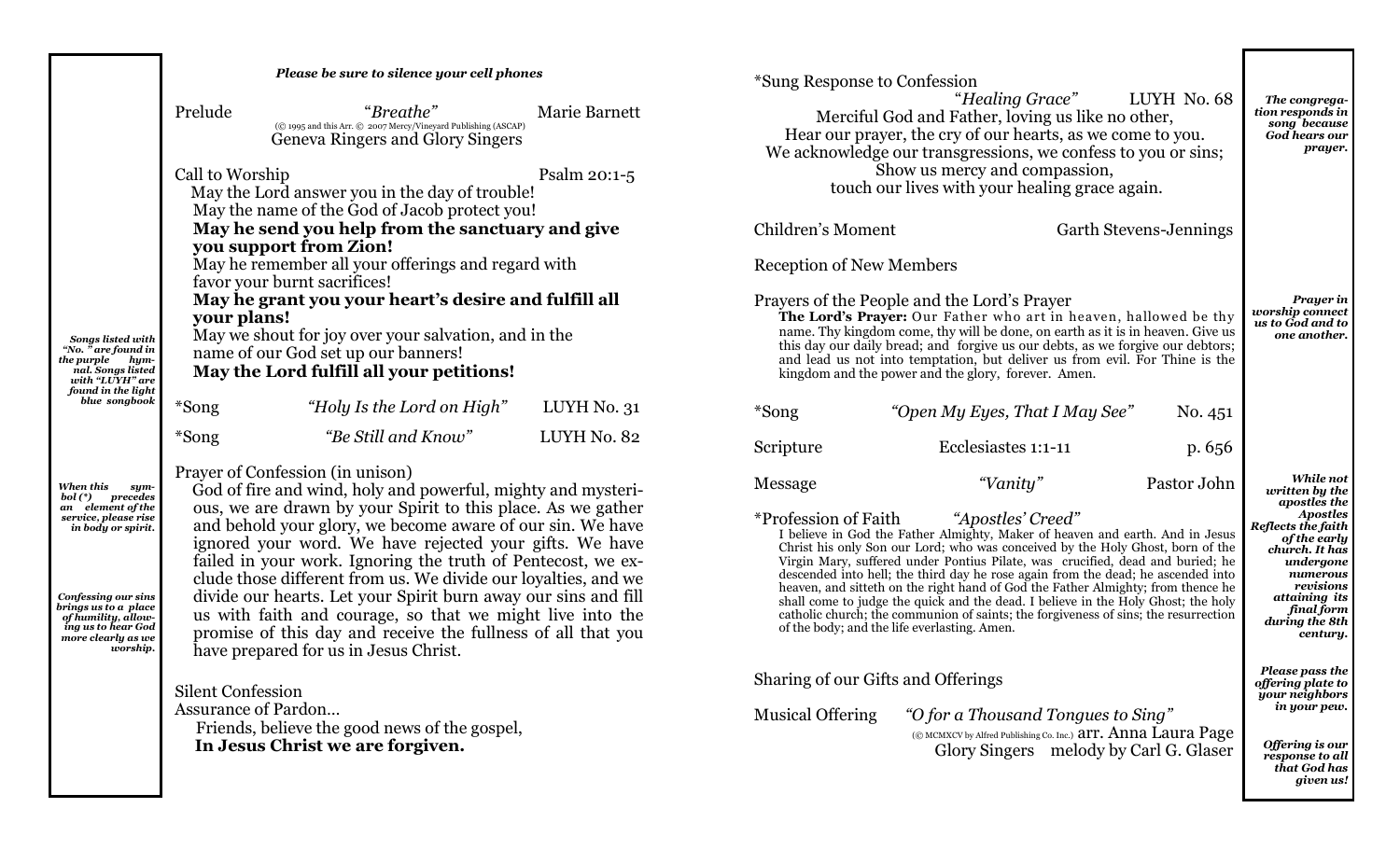*"Breathe"* (today 's Prelude) Breathe on me, Breath of God, Fill me with life anew, that I may love what e'er you love, and do what you would do.

This is the air I breathe This is the air I breathe Your holy presence living in me

This is my daily bread This is my daily bread Your very word spoken to me

And I I'm desperate for you And I I'm lost without you

Breathe on me, breath of God, so shall I never die, but live with you the perfect life of your eternity. And I I'm desperate for you And I I'm lost without you And I I'm lost without you And I I'm desperate for you (© 1995 and this Arr. © 2007 Mercy/Vineyard Publishing (ASCAP)

**Notes:**

**Today 's Scripture Reading Ecclesiastes 1:1 -11 1** The words of the Teacher, son of David, king in Jerusalem: <sup>2</sup> "Meaningless! Meaningless!" says the Teacher. "Utterly meaningless! Everything is meaningless. " <sup>3</sup>What do people gain from all their labors at which they toil under the sun? <sup>4</sup> Generations come and generations go, but the earth remains forever. <sup>5</sup> The sun rises and the sun sets, and hurries back to where it rises. <sup>6</sup>The wind blows to the south and turns to the north; round and round it goes, ever returning on its course. <sup>7</sup>All streams flow into the sea, yet the sea is never full. To the place the streams come from, there they return again. <sup>8</sup>All things are wearisome, more than one can say. The eye never has enough of seeing, nor the ear its fill of hearing. <sup>9</sup>What has been will be again, what has been done will be done again; there is nothing new under the sun. <sup>10</sup> Is there anything of which one can say, "Look! This is something new"? It was here already, long ago; it was here before our time. <sup>11</sup> No one remembers the former generations, and even those yet to come will not be remembered by those who follow them.